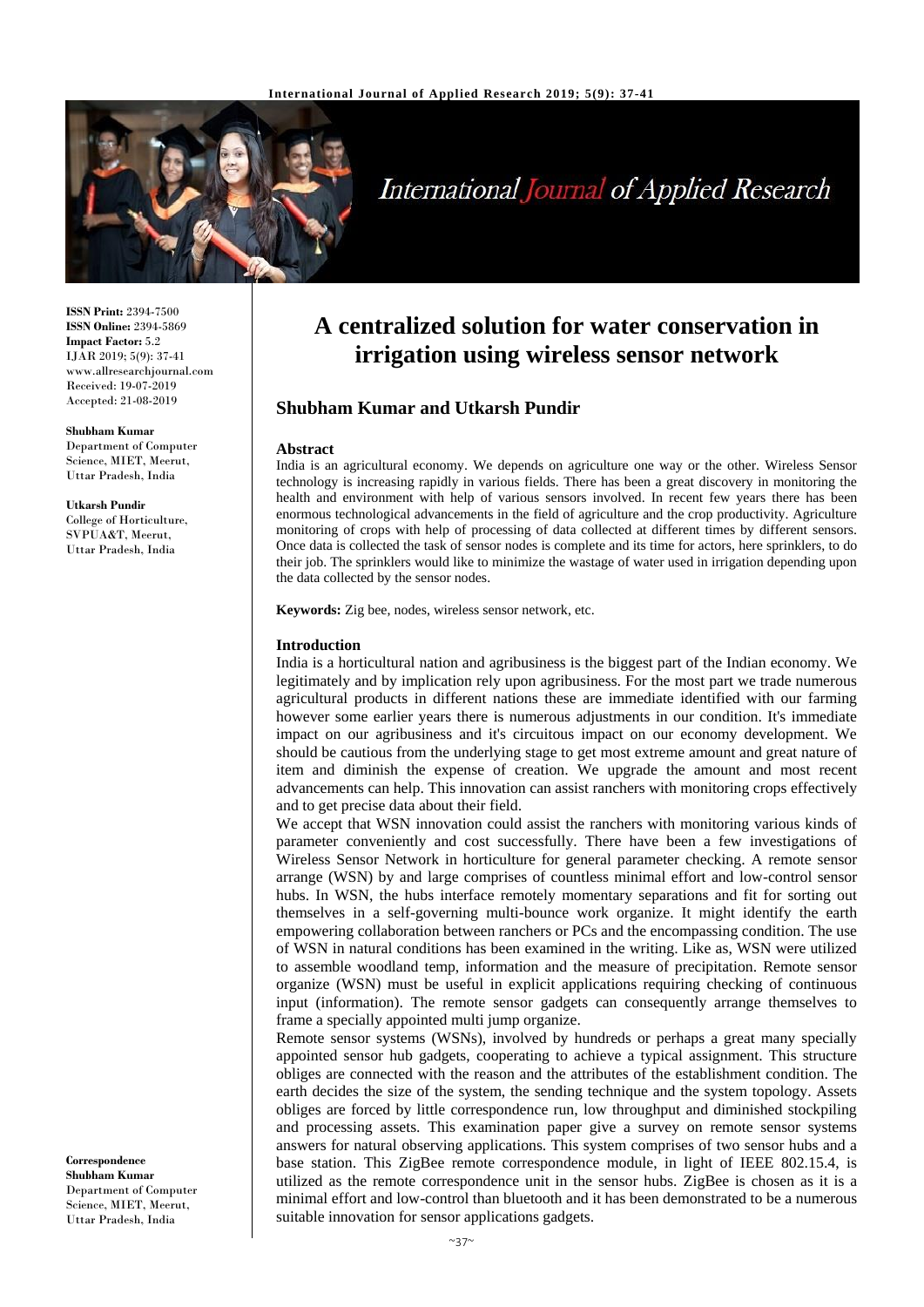These remote modules are anything but difficult to introduce and able for point-to-guide, multipoint and convertible to a work organize. The caught information is made appeared at the ranchers (clients) through a realistic application programming interface (API).

#### **Network Architecture**

A wireless sensor network (WSN) can be defined as a network of (possibly low-size and low complex) devices denoted as nodes that can sense the environment and communicate the information gathered from the monitored field (e.g., an area or volume) through wireless links; the data is forwarded, possibly via multiple hops relaying, to a sink (sometimes denoted as controller or monitor) that can use it locally, or is connected to other networks (e.g., the Internet) through a gateway.



**Fig 1:** Network Architecture

The WSN (Wireless Sensor Network) was actualized a pound topology in reference point mode. The proposed WSN engineering is appeared in fig. two individual sensor hubs fill in as transmitters have been intended to gather the information, process, and transmit the temperature, and the sensor's area flag progressively. This system works inside a range up to 100meter from the base station to end sensor. It is ideal for observing the grouping of ozone harming substances inside. Remote Sensor Networks is a spatially conveyed to checking physical and natural parameters. Progressively current these sensor systems are use for both side and empowering control of sensor action. This model is the base upon a horticultural idea comprising of no. of control sensors in it. It could be use in a nursery. In this paper five distinct parameters are portrayed alongside the correspondence between two nursery models. The square engineering, circuit outline and other essential graphs are appeared. GPS module idea for getting data from nursery models for looking at their readings for better profitability is likewise done. These five unique kinds of parameters, for example, temperature, dampness, light, water level and soil are estimated in a steady progression and showed on LCD. On the off chance that an end client living far from the homestead field needs to check the readings of various parameters. Notwithstanding information reconciliation and examination, the base station likewise transfers handled information to show gadgets and PDAs. This base station is outfitted with an Arduino Uno Microcontroller for framework coordination, an accepting ZigBee module and a Wi-Fi 33 module for correspondence and information Transmission over the 802.11b/g remote correspondence, which make it conceivable to get to the gathered information by means of the Internet. Moreover, the caught information is embedded into a MySQL database where a website page with a diagramming application programming interface (API) is utilized to show the information.

#### **Colour processing**

Colour of an organic material gives vital information about that material.

Colour analysis in this project is based on the RGB Colour Space and HSI colour spaces.

# **RGB Colour Space**

This shading space is usually utilized and human eye can likewise see it. The shade of any item is produced using three essential hues these are Red, Green and Blue. Different hues are produced using essential hues that is, the blend of at least 2 essential shading gives the full shading range. RGB shading space dependent on the essential ghastly parts of red (R), green (G) and blue (B).

#### **HSI Colour Space**:

HSI that is shade (H), immersion (S) and force (I) gives the shading portrayal in wording that are functional for human understanding. Shade, Saturation and Intensity of the shading articles are seen and portrayed by human eye. Shade gives the proportion of particular shade of the range, for example, red, green, yellow and so on. Immersion is a proportion of how much unadulterated shading is weakened by white light that is wealth of unadulterated shading. Force is the splendor abstract descriptor and difficult to gauge. The Intensity of HSI model decouples the power part from the shading conveying data (tone and immersion) in a shading picture <sup>[19]</sup>. HSI is the gives the best outcomes and contrasted with RGB shading framework on the grounds that in RGB shading framework give three separate directions RED, GREEN and BLUE which isn't productive for shading recognition and picture handling than contrasted with HSI mode. While in HIS modular just tint (h) can give the shading observation. Subsequently HIS model is known as the best instrument for creating picture preparing calculations

Henceforth it is demonstrated that HSI is effective in looking at of natural items and other hued objects in light of the fact that

- HIS models can isolate power from the shading data which gives chromatic immaculateness of the hued item
- Hue and Saturation parts are personally identified with the manner by which individual see shading.
- Hue of the shading does not relies on the light power.

#### **Feature extraction and formula used for calculations**

Here we are separating the Red, Green and Blue shading from the wheat harvest picture and foreseeing the time of wheat crop. As referenced over the level of green shading in the wheat yield disappears with its age. Right off the bat, we are ascertaining the level of green shading in the picture of wheat crop. In the wake of computing the level of green shading present in the picture in RGB shading framework,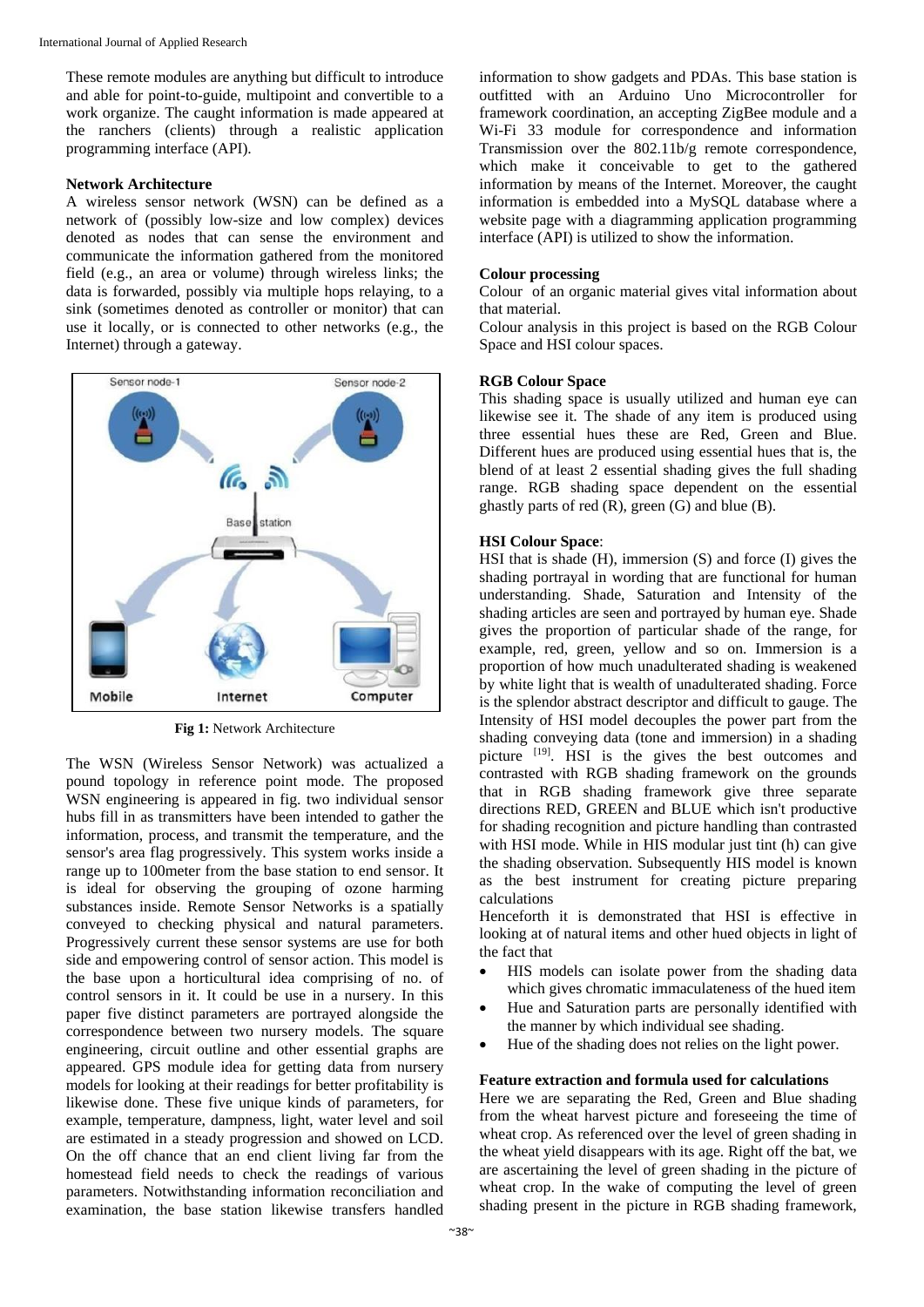we are changing over the RGB shading framework into HSI that is, Hue, and Saturation and Intensity enemy better forecast. RGB information is first changed over into HSI information. With picture portrayal in the HSI area, the shading examination depended on basically the Hue esteem. Tone is a shading quality that depicts an unadulterated shading, while immersion gives a proportion of how much anunadulterated shading is weakened by white light lastly force gives the viability of the shading. The three Dimensional RGB space is decreased to a one-dimensional "H" Space for shading investigation. For a Digitized shading picture, the Hue histogram spoke to the shading parts and the measure of that Hue in the picture. In this paper we are taking three pictures (Image1, Image2, Image3) or wheat crop at various examples of time. The Image1 is taken after 6 frail of planting wheat. Image2 is taken following 14 months of planting and the Image3 is taken after 18months more established. The wheat crop necessity changes with the time and at the age 6, 14 and 18 weeks the yield show most extreme progress in the prerequisite. Along these lines, by realizing this improvement period of wheat crop rancher can develop better yield.



**Fig 2:** Image1 (6 Weak older wheat crop)

Figure 2 shows the condition and colour of the crop after the time period of 6 weeks from the date of sowing, when its colour is pure green.



**Fig 3:** Image2 (14 weak older wheat crop)

Figure 3 shows the condition and colour of the crop after time period of 14 weeks & colour becomes greenish yellow



**Fig 4:** Image 3(18 weeks older crops)

Figure 2, 3 and 4 depicts about the colour of the crop at any given instant as recorded by the sensor which is then processed by the sensor attached in our network.

Mean of Red, Green and Blue colour components obtained by using Digital image processing in MATLAB. Mean of Red, Mean of Green and Mean of Blue colour components is represented as R, G and B respectively. This computation helps to comprehend the most dominant primary colour of the image.

Percentage of Green colour in RGBmodal

 $g=G*100/R+G+B$ 

where,  $g =$  percentage of green colour in RGB modal

- $R = Mean$  of red colour
- $G = Mean of green colour$
- $B = Mean of blue colour$

RGB colour system is converted to HSI colour system by using following formulas. Given an image in RGB format, the Hue component of each RGB pixel is given by tanH= $\sqrt{3}$  $/2R+G+B*(G-B)$ 

where, H= hue component of each RGB pixel

#### **Saturation**

 $s=1-3/R+G+B[\min(R,B,G)]$ 

where, s=saturation which is relative bandwidth of the visible output from a light source*.*

# **Intensity**

 $I= 1/3$   $(R+G+B)$ 

Where, I= intensity which is average of all three components.

Various functions are used in matlab for calculating the RGB value from the data collected in form of different parameters by sensors. Further detecting an deficiency among them and take proper action with the help of actor nodes.

#### **Proposed Approach**

Consider a rectangular agricultural field with crops sown. In order to perform the required action, the need is to decorate the field with actors and sensors. The sensors are nodes which, for instance, have already taken the information of the amount of water requirement by the respective crop at the given time. The requirement of which differs from crop to crop based on its age and other characteristics. All this is already done, the next thing comes how to effectively, with minimum wastage, irrigate the area with particular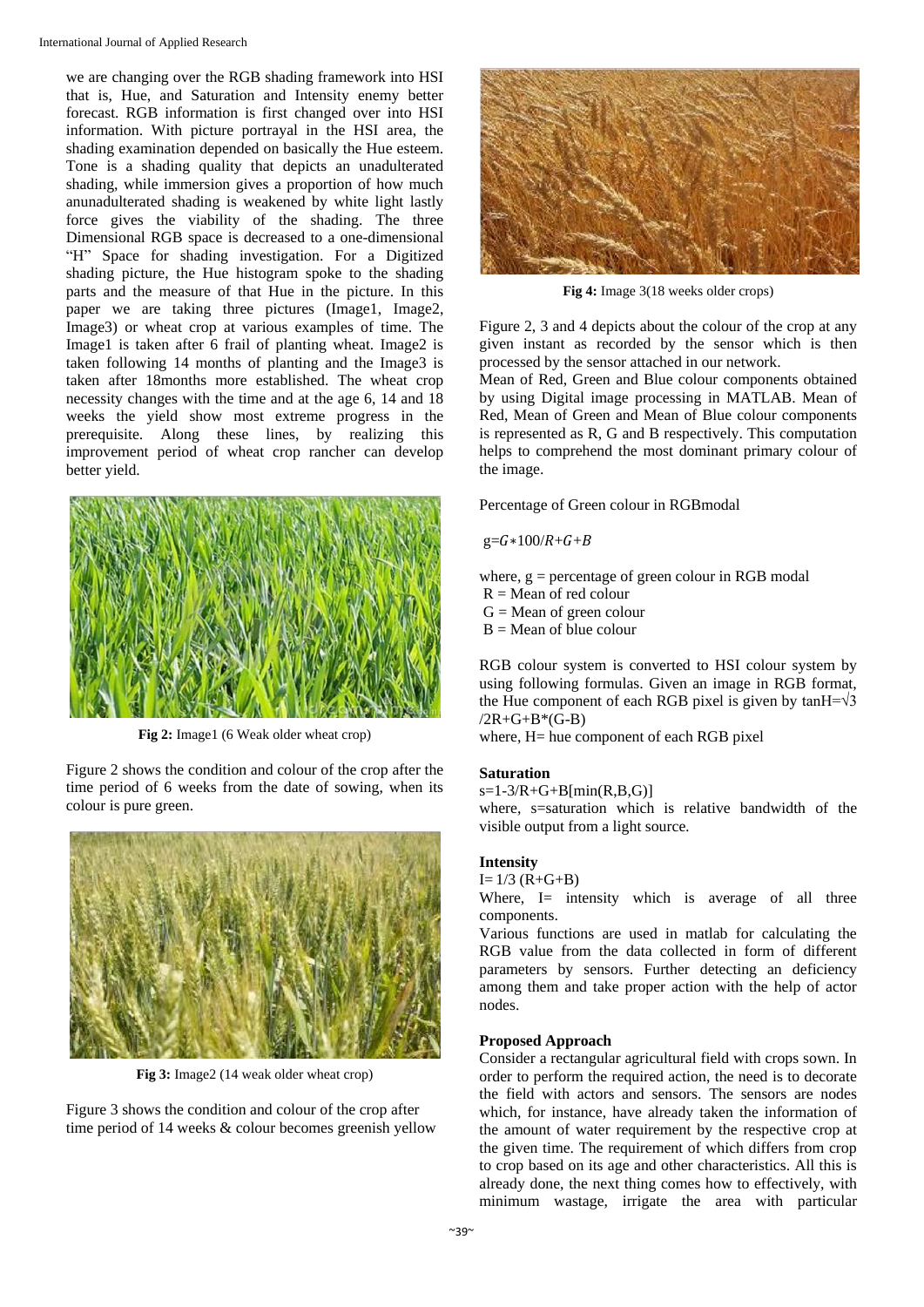requirement. Lets have a look at figure showing the field with sensing nodes and acting nodes. The message is send by the sensing node to the sink node which compiles up the data received, then directs the actor nodes to perform the required action. The sink node is the task manager node.



**Fig 5:** Field with sensor and actor nodes

Different parts of the field will require different quantity of water depending upon the report given by sensors. This is the core idea of this research. To understand the concept lets have a view on a very simple diagramatic representation.

| Crop 1 | Crop 2 |
|--------|--------|
| Week 2 | Week 2 |
|        |        |
| Crop 1 | Crop 2 |
| Week 1 | Week 1 |
|        |        |

**Fig 6:** Crop Variety in the Field

The crop field shown is divided into 2 types of crop. Now each crop having different age. We have a total of 4 varieties as shown in the figure. The amount of water required by crop 1 which is one week old will be different from the requirement of the same crop which is two week old. Same is the case for crop 2. Thus we have four different water requirements at four different parts of the same field. This requirement is met by the actors which can be sprinklers in this case.

Now the question arises how to place the actors in the field for a favorable outcome. One such criteria for a favourable outcome can be placing the actors in the field such that:

- **Minimum number of actor nodes can be installed.**
- The actor nodes cover the entire field.
- **The area of effectiveness of various nodes is with** minimum overlap.
- **Minimum wastage of resources.**

The coverage of a node can be circular, rectangular or square in shape. One important feature of a node can be the variability of its covering radius. A novel feature can be that the sprinklers can even vary the radius of their coverage. Thus affecting the coverage area.

Sequence of steps to be followed:

- 1. Calculating the affected area.
- 2. Identifying all the covering nodes.
- 3. Choosing the minimum number of nodes to cover the area.
- 4. Adding the nodes one by one based on their priority of maximum coverage.
- 5. Repeat step 4 till the entire event area is covered.

We can diagrammatically depict the above steps.Lets take into consideration the area with Crop 1 and age of one week.



Fig 7: Event area for crop 1.

Now all the event related actor nodes are taken(shown in figure 8) and each is assigned to the event one by one in the order of their priority, as depicted in figure 9 to figure 10. The node which covers the maximum event is of highest priority.



**Fig 8:** All the actors(sprinklers) which covers the event



**Fig 9:** The actor with maximum overlap will be added first



Fig 10: The actor with second maximum overlap will be added next



**Fig 11:** The actor with third highest overlap will be added next